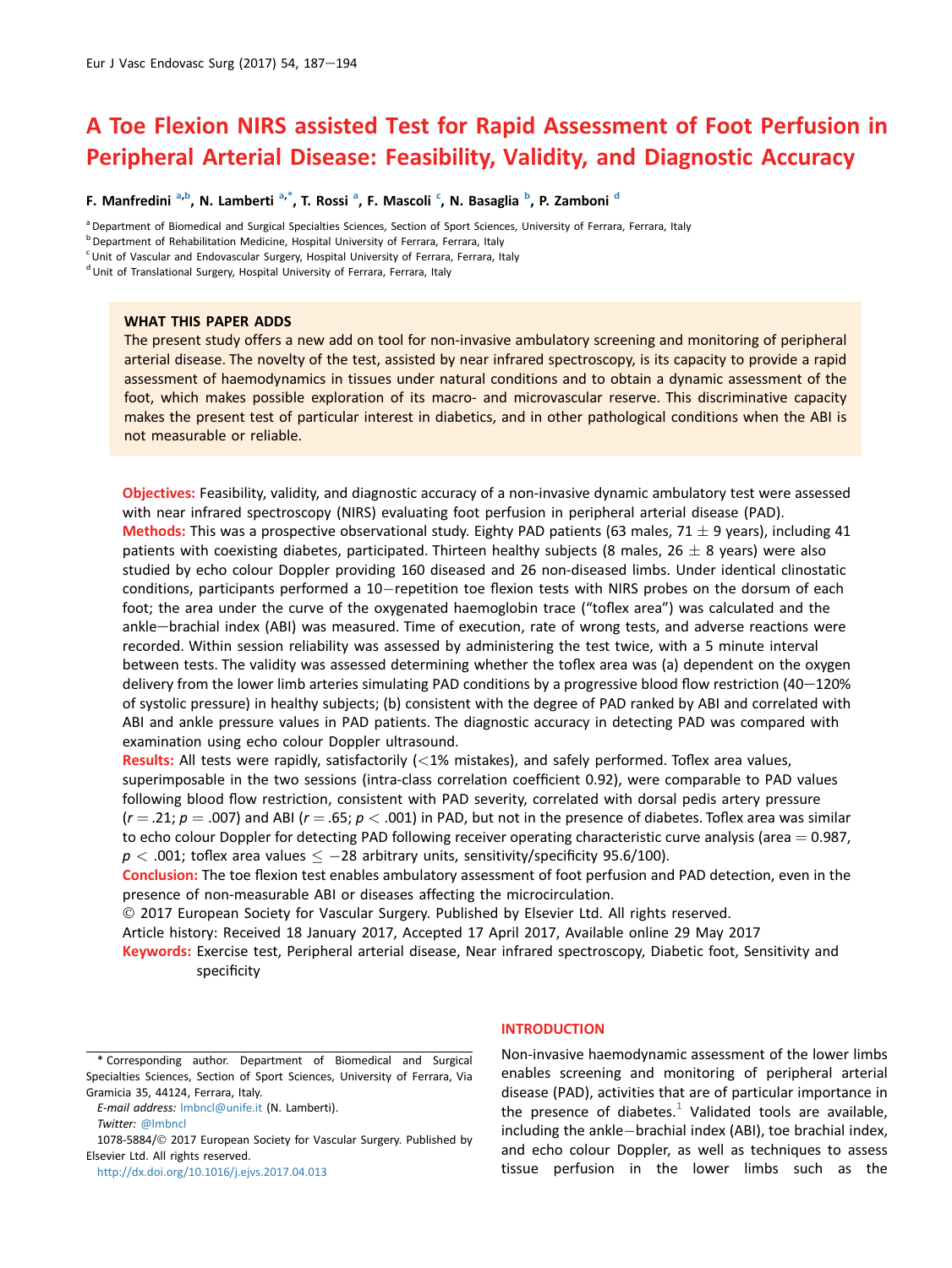<span id="page-1-0"></span>transcutaneous partial pressure of oxygen  $(TcPO<sub>2</sub>)$  $(TcPO<sub>2</sub>)$  $(TcPO<sub>2</sub>)$ .<sup>2</sup> However, these tools have limitations. They are static measures or selectively investigate the macrovascular circulation, or require post-exercise measurements; in addition, they may potentially be limited by calcification of blood vessels, or may represent a measure of skin perfusion. $1-9$  $1-9$  $1-9$  A rapid noninvasive ambulatory assessment of the haemodynamic reserve of the foot under natural and dynamic conditions may provide an adjunctive method for the testing and monitoring of PAD patients, especially in the presence of medical conditions affecting both the larger vessels and the microcirculation. Near infrared spectroscopy (NIRS) noninvasively explores tissue microvascular haemodynamics, $4,5,10-12$  $4,5,10-12$  $4,5,10-12$  monitoring the local balance between oxygen delivery and consumption. As it is suitable for dynamic and bedside measurements, $10,12$  NIRS has been used for PAD assessment<sup>[4,13](#page-6-0)–[15](#page-6-0)</sup> to study perfusion of the foot,  $16,17$ or monitoring foot oxygenation in patients undergoing endovascular revascularisation $18$  or intermittent pneumatic compression treatment.<sup>[19](#page-7-0)</sup> On the basis of previous experience, $13,19-21$  $13,19-21$  $13,19-21$  it was hypothesized that the oxygenation changes of the foot, when studied by the NIRS technique during a standardised task of toe flexion, might represent a measure of foot perfusion that is (a) both feasible and valid, (b) informative regarding the main arterial blood flow, and inclusive of the assessment of the peripheral microvascular blood flow when PAD is complicated by diabetes (c) with diagnostic capacity in detecting PAD.

# MATERIALS AND METHODS

# Study design and setting

This was a prospective observational study involving PAD patients and healthy subjects carried out at the Department of Rehabilitation Medicine, University Hospital of Ferrara. The local ethics committee approved this study (number: 04/2015).

**Participants** 

(severe anemia) and amputations or severe impairment of range of movement of the metatarsophalangeal joints were included in the study. Three skilled operators blinded to the new test at the Department of Vascular Surgery performed clinical examination and echo colour Doppler ultrasound. The abdominal aorta and iliac arteries, common, superficial, and deep femoral arteries, popliteal arteries, and both tibial axes were evaluated. High resolution imaging integrated with pulsed wave Doppler analysis and peak-flow velocity were used according to published standards.  $22$ 

From October 2015 to December 2016, eligible consecutive patients affected by PAD and referred to the program of Vascular Rehabilitation of the Department of Rehabilitation Medicine were invited to participate. Patients at Fontaine's stages II-III, without severe limitation of oxygen transport

In addition, university students attending the laboratory and hospital personnel were approached to take part in the study as healthy volunteers. Written informed consent was obtained from all the participants. All healthy subjects aged  $>$ 18 years underwent a clinical examination to exclude the presence of any chronic pathological condition.

# Testing procedures

All the measurements necessary for the different phases of the study (Table 1) were carried out sequentially in a temperature controlled environment between 8:30 and 12:30 a.m. by the same expert operator within 15 days of the echo colour Doppler examination.

Ankle brachial index measurement. All participants underwent ABI measurement according to the standard $^{23}$  $^{23}$  $^{23}$ using a Doppler ultrasound device (Stereodop 448.S, Ultrasomed, Lavello, Italy) with a 9.3 MHz probe and a standard blood pressure cuff. PAD legs were ranked according to disease severity on the basis of the following ABI

| $\frac{1}{2}$ and $\frac{1}{2}$ . First state study. |                                                                                                                                    |                             |                                                 |  |  |
|------------------------------------------------------|------------------------------------------------------------------------------------------------------------------------------------|-----------------------------|-------------------------------------------------|--|--|
| Aim                                                  | Action                                                                                                                             | Population (legs)           | <b>Method</b>                                   |  |  |
| Feasibility                                          | Implementation and safety: time of completion<br>including data analysis, rate of incorrect<br>executions and/or adverse events    | PAD, healthy<br>$(n = 186)$ | Descriptive statistics                          |  |  |
| Validity                                             | Toe flexion test repeated two times on same day<br>(consistency)                                                                   | PAD, healthy<br>$(n = 186)$ | Intra-class correlation<br>coefficient analysis |  |  |
|                                                      | Progressive external blood flow restriction (40<br>$-80-120\%$ of systolic blood pressure) to<br>simulate PAD                      | Healthy<br>$(n = 26)$       | One way analysis of variance                    |  |  |
|                                                      | Toflex area values ranked according to the ABI<br>value only when measurable                                                       | PAD, healthy<br>$(n = 152)$ | One way analysis of variance                    |  |  |
|                                                      | Toflex- area correlation with the ABI value of:<br>whole PAD population; $D_{\text{free}}$ -PAD only; D-PAD<br>only (discriminant) | <b>PAD</b><br>$(n = 160)$   | Spearman's rho rank correlation                 |  |  |
|                                                      | Toflex area correlation with <i>posterior tibial</i> and<br>dorsal pedis arteries pressure values                                  | <b>PAD</b><br>$(n = 160)$   | Spearman's rho rank correlation                 |  |  |
| Accuracy                                             | Toflex area compared with Echo Colour Doppler<br>for PAD detection                                                                 | PAD, healthy<br>$(n = 186)$ | ROC curve analysis                              |  |  |

Abbreviations: ABI, ankle brachial index; D<sub>free</sub>-PAD, peripheral arterial disease patients without diabetes; D-PAD, peripheral arterial disease patients with diabetes; PAD, peripheral arterial disease; ROC, Receiver operating characteristic.

# Table 1. Phases of the study.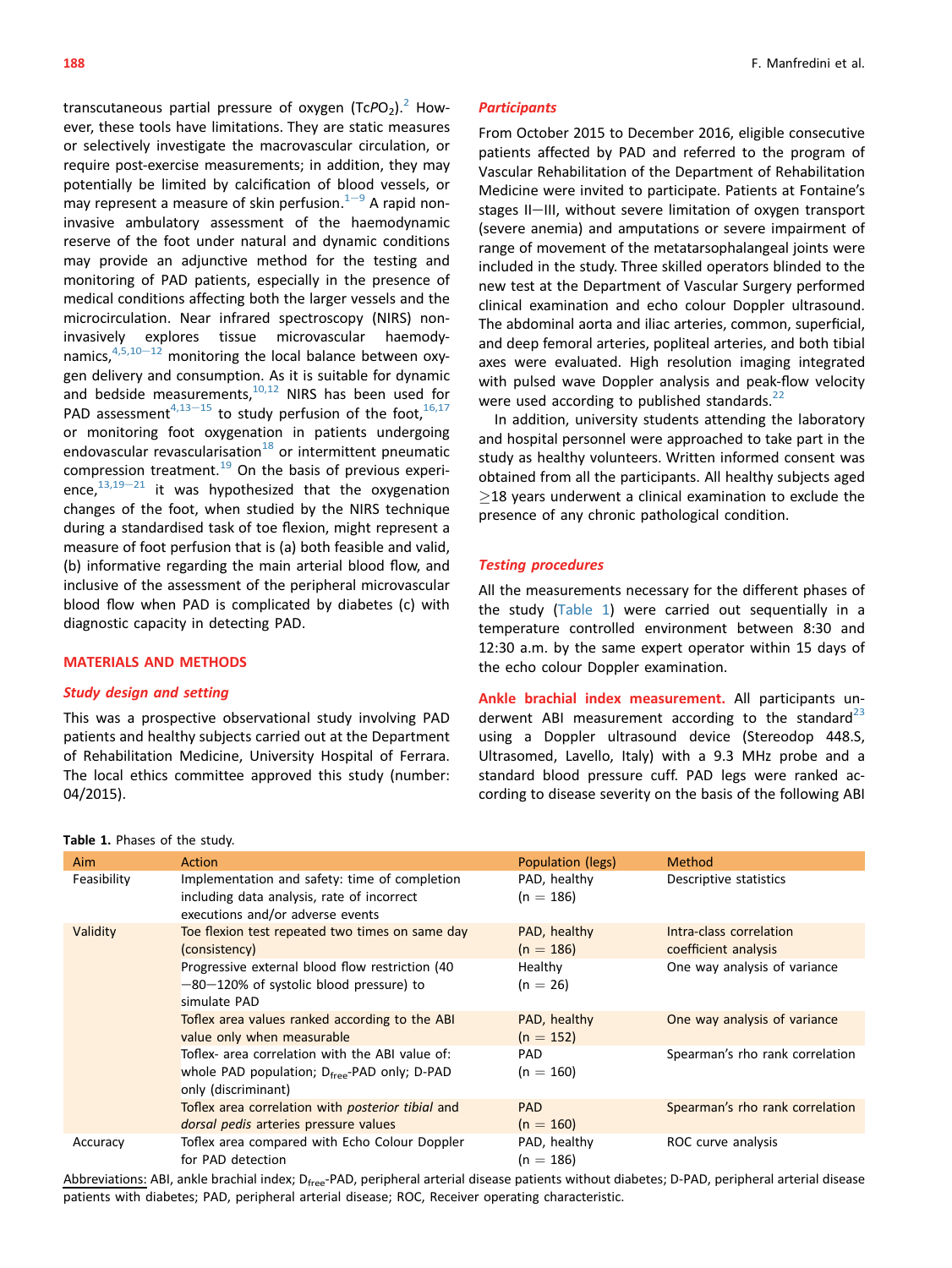values: normal-borderline,  $0.91-1.30$ ; moderate,  $0.90-$ 0.70; severe,  $\leq$  0.70; incompressible,  $>$ 1.31.

For further analyses, the legs of PAD patients also affected by diabetes were labeled as diabetes PAD (D-PAD); all the other PAD legs were labeled as diabetes free PAD (Dfree-PAD).

### Toe flexion test

Five minutes after ABI measurement, patients and healthy subjects performed the toe flexion test.

NIRS system. A continuous wave system (Oxymon MKIII, Artinis Medical Systems, Elst, The Netherlands) comprising two channels (2 equivalent pulsed light sources and 2 avalanche photodiode detectors) was used. The system uses intensity modulated light at 1 Hz frequency and laser diodes operating at three wavelengths corresponding to the absorption wavelengths of oxyhemoglobin  $(O<sub>2</sub>Hb)$  and deoxyhemoglobin (HHb). The light generated and conducted to the tissue is partly absorbed and scattered by the tissues and re-collected by the detector, providing a direct measurement of  $O_2$ Hb and HHb concentrations.

Protocol. With the subject lying in a supine position, NIRS optodes, connected to the abovementioned instrument, were placed and secured with tape on the dorsum of each foot, approximately 2 cm proximal to the metatarsophalangeal joints between the first and the fourth intermetatarsal space. The interoptode distance was set at 30 mm, allowing a maximum light penetration depth of approximately  $15-20$  mm.

After a brief explanation, subjects were asked to perform a toe flexion movement for 10 consecutive times, following the rhythm imposed by a metronome set at 40 beats per minute. The pattern allowed a complete toe flexion-extension movement lasting  $3$  s, with the cumulative test duration of 30 s. The semi-quantitative data obtained were extracted by the software provided by the NIRS system manufacturer (Oxysoft 2.0.47, Artinis Medical Systems) and were transferred to a spreadsheet (Microsoft Excel 2013). After normalisation to zero (the baseline value collected at the beginning of the test was set to 0), the data for the  $O_2$ Hb trace were analysed to determine the area under the curve recorded during the test ("toflex area") (Fig. 1).

Blood flow restriction in healthy subjects. Young healthy volunteers repeated the toe flexion test with progressive blood flow restriction. A blood pressure cuff was placed around the thigh and connected to a manometer that was inflated at 40%, 80%, and 120% of the systolic arterial pressure previously measured in the supine position. The procedure was interrupted if the subject requested termination of the procedure because of intolerable discomfort. Between each grade of compression, a resting period of 5 minutes was scheduled. At the end of the test, subjects were asked to grade their discomfort on a  $0-10$  scale.



Figure 1. The phases of the toe flexion test. (A) Optode positioning; (B) task execution (to be repeated 10 times); (C) oxygenation monitoring by software; (D) toflex area calculation.

#### Diagnostic accuracy

Sample size calculation. The formula proposed by Hajian-Tilaki was employed. $^{24}$  $^{24}$  $^{24}$  Setting a desired sensitivity of 0.90 and a disease prevalence of 0.75 considering both healthy and PAD legs, with a maximum marginal error of estimate of 0.05, the total sample size required was  $n = 184$  legs.

Positivity cutoffs. For the toe flexion test an arbitrary positivity cutoff value for toflex area  $<-20$  arbitrary units (a.u.) was set, considering that in healthy legs a negligible area of oxygen debt is foreseeable whereas in PAD legs a significant imbalance between oxygen delivery and oxygen request during toe flexion occurs.

For echo colour Doppler, the positivity cutoff was set for both limbs when at least one haemodynamically significant arterial lesion was present in at least one leg of that subject.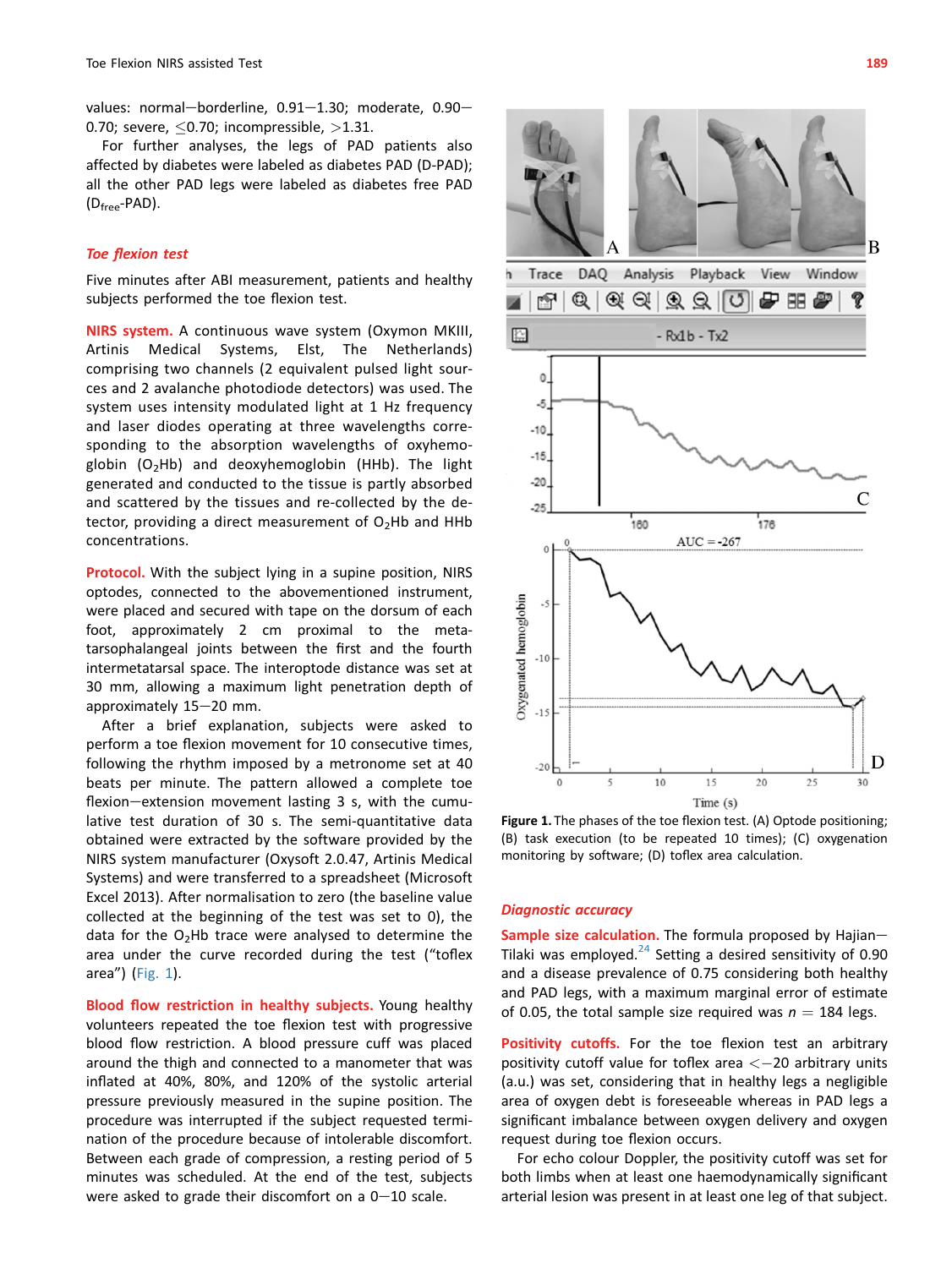#### **Endpoints**

The endpoints of the study are shown in [Table 1.](#page-1-0)

#### Statistical analysis

Continuous variables are expressed as mean  $\pm$  standard deviation or median (interquartile range) according to there being a normal or non-normal distribution, and categorical variables as a percentage. The normal distribution of data was verified by the Kolmogorov-Smirnov test. Test-retest reliability was assessed using the intra-class correlation coefficient, selecting the absolute agreement method of analysis. The comparisons of toflex area values in healthy individuals following blood flow restriction and in PAD subjects according to the leg categories were carried out by a one way analysis of variance. A Spearman rank correlation analysis was conducted to evaluate the relationship between the toflex area and other parameters. Receiver operating characteristic (ROC) curves were calculated to identify potential toflex area cutoff values for separation of healthy and PAD legs according to echo colour Doppler positivity. A  $p$  value  $\leq$ .05 was considered to be statistically significant. Data were analysed using MedCalc Statistical Software version 16.8.4 (MedCalc Software bvba, Ostend, Belgium).

# RESULTS

Eighty PAD patients (63 males, age 71  $\pm$  9 years) and 13 healthy subjects (8 males, age 26  $\pm$  8 years) were enrolled into the study. The characteristics of the participants are shown in Table 2.

In PAD patients, following ABI measurement, 36 legs were labeled as normal-borderline, 33 as moderate, 57 as severe, and 34 as incompressible. Moreover, 78 were D<sub>free</sub>-PAD legs, and the remaining 82 were D-PAD legs, belonging to the 41 PAD subjects with coexisting diabetes.

# **Feasibility**

All patients completed the toe flexion test twice without reporting any local or general adverse effects during NIRS measurement. Two patients repeated the test an additional time because of a misunderstanding of the rules ( $n = 1$ ) and/or to difficulties to follow the rhythm imposed by the metronome ( $n = 1$ ). The test execution lasted about 5 min, including explanation, positioning, and setting of NIRS probes, and data analysis. All the NIRS traces collected were analysed for the toflex area calculation.

#### **Validity**

The repetition of the test, performed in the same session (consistency) for all the tested legs, showed values of toflex area of  $-125 \pm 123$  a.u. for the first attempt and  $-131 \pm 124$  a.u. for the second, with an intra-class correlation coefficient equal to 0.92 (95% CI 0.89 $-0.94$ ).

Blood flow restriction in healthy subjects. All healthy volunteers completed the toe flexion test with progressively

#### Table 2. Characteristics of study participants.

|                                                         | PAD patients<br>$(n = 80)$ | <b>Healthy</b><br>subjects<br>$(n = 13)$ |
|---------------------------------------------------------|----------------------------|------------------------------------------|
| Age (years)                                             | $71 \pm 9$                 | $26 \pm 8$                               |
| Male sex, $n$ $(\%)$                                    | 63 (79)                    | 8(62)                                    |
| Leriche-Fontaine's stage                                |                            |                                          |
| II A                                                    | 21 (26)                    | 0(0)                                     |
| II B                                                    | 58 (73)                    | 0(0)                                     |
| Ш                                                       | 1(1)                       | 0(0)                                     |
| Lesion location and classification <sup>a</sup> , n (%) |                            |                                          |
| Aorto-iliac                                             | 14 (18)                    | 0(0)                                     |
| $A - B - C - D$                                         | $3 - 6 - 4 - 1$            |                                          |
| Femoral-popliteal                                       | 58 (73)                    | 0(0)                                     |
| $A - B - C - D$                                         | $6 - 22 - 26 - 4$          |                                          |
| Infra-popliteal                                         | 49 (61)                    | 0(0)                                     |
|                                                         |                            |                                          |
| Risk factors, n (%)                                     |                            |                                          |
| <b>Diabetes</b>                                         | 41 (51)                    | 0(0)                                     |
| Hypertension                                            | 71 (89)                    | 0(0)                                     |
| Hyperlipidaemia                                         | 58 (73)                    | 0(0)                                     |
| Smoking                                                 | 65 (81)                    | 0(0)                                     |
| <b>Current smoking</b>                                  | 11(14)                     | 0(0)                                     |
| Familiarity                                             | 10(13)                     | 0(0)                                     |
|                                                         |                            |                                          |
| Comorbidities, n (%)                                    |                            |                                          |
| <b>Myocardial infarction</b>                            | 23(29)                     | 0(0)                                     |
| Coronary heart disease                                  | 34 (43)                    | 0(0)                                     |
| Cerebrovascular disease                                 | 9(11)                      | 0(0)                                     |
| Lung disease                                            | 12 (15)                    | 0(0)                                     |
| Lower limb revascularisation                            | 33 (41)                    | 0(0)                                     |
| Endovascular-Surgical-Combined                          | $9 - 14 - 10$              | 0(0)                                     |
| <b>Charlson Comorbidity Index</b>                       | $5.8 \pm 1.8$              | $0.1 \pm 0.5$                            |
|                                                         |                            |                                          |
| Drug therapy, n (%)                                     |                            |                                          |
| Anticoagulants                                          | 14 (18)                    | 0(0)                                     |
| Antiaggregants                                          | 69 (86)                    | 0(0)                                     |
| Cilostazol and/or                                       | 0(0)                       | 0(0)                                     |
| pentoxifylline                                          |                            |                                          |
| <b>Statins</b>                                          | 58 (73)                    | 0(0)                                     |
| Antihypertensive                                        | 71 (89)                    | 0(0)                                     |
| Hypoglycemic agents and/or insulin                      | 41 (51)                    | 0(0)                                     |

Abbreviations: PAD, peripheral arterial disease; SD, standard deviation.

Values are mean  $\pm$  SD for continuous variables and number (percentage) for categorical variables.

<sup>a</sup> Lesion classification according to the "Inter-Society Consensus for the Management of Peripheral Arterial Disease".

increasing degrees of blood flow restriction. No adverse events occurred during the procedure. The subjects rated their degree of discomfort with a median value of three out of 10 (interquartile range  $2-4$ ).

The total of 26 healthy legs showed mean values of toflex area of 35  $\pm$  57 a.u. at baseline without blood flow restriction, of  $-22 \pm 82$  a.u. with a 40% flow restriction, of  $-40 \pm 90$  a.u. with 80% of flow restriction and of  $-163 \pm 105$  a.u. with 120% of flow restriction. The one way analysis of variance resulted in a significant model  $(p < .001)$  with significant differences between toflex area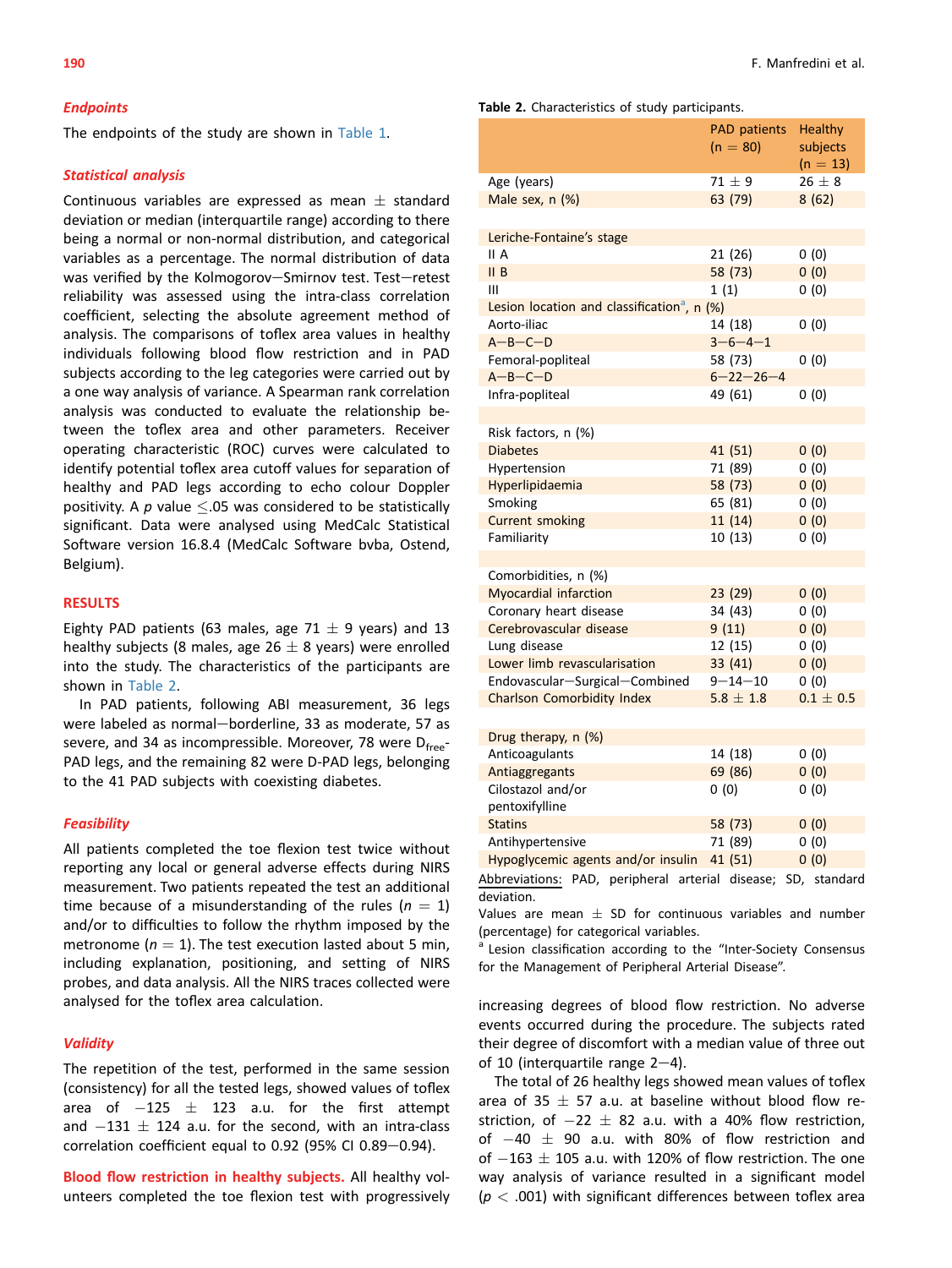without restriction and toflex area at all degrees of flow restriction, and between the 120% compression and both the 40% and 80% flow restriction (Fig. 2).

Ranking of toflex area and haemodynamics in PAD subjects. Considering all legs with a reliable ABI, significant differences ( $p < .001$ ) were observed between toflex area of healthy legs (mean value  $35 \pm 57$  a.u.) and all the other categories. In addition, both normal—borderline normal-borderline  $(-103 \pm 108$  a.u.) and moderate  $(-110 \pm 59$  a.u.) legs differed from severe ( $-178 \pm 115$  a.u.) legs ( $p < .001$ ).

Considering the correlation between ABI and toflex area, in the whole PAD population no significant correlation was observed ( $r = .03$ ;  $p = .752$ ). The same analysis performed on D<sub>free</sub>-PAD legs, resulted in a moderate correlation  $(r = .65; p < .001)$ , whereas no significant correlation was observed for ABI and D-PAD legs  $(r = -.10; p = .248)$ (Fig. 3).

Considering the correlation between ankle pressure and toflex area among all PAD legs a weak but significant correlation with the pressure measured in the dorsal pedis artery ( $r = .21$ ;  $p = .007$ ) was observed, but not with the pressure in the posterior tibial artery ( $r = .08$ ;  $p = .305$ ).

# Diagnostic accuracy

The flow diagram of participants, in relation to the arbitrarily set positivity cutoffs previously described and according to STARD, $^{25}$  $^{25}$  $^{25}$  is reported in [Fig. 4.](#page-5-0)



Figure 2. Progressive external blood flow restriction in healthy subjects performed at 40%, 80%, and 120% of systolic blood pressure. (A) Oxygenated haemoglobin traces at different degrees of compression; (B) one way analysis of variance between different categories. \*Significant difference.



Figure 3. Rank correlation between toflex area and ankle brachial index in PAD patients. (A) Whole population; (B) diabetes free PAD; (C) diabetes PAD.

Compared with the total 26 healthy non-diseased legs, the ROC analysis of toflex area showed an area under the ROC curve of 0.987 ( $p < .001$ ; 95% CI 0.959-0.998) with sensitivity/specificity of 95.6/100.0 for values  $<-28$  a.u. (negative likelihood ratio of 0.04) [\(Fig. 5](#page-5-0)).

#### **DISCUSSION**

The study illustrated the feasibility, validity, and diagnostic accuracy of a toe flexion test with non-invasive continuous recording of tissue oxygenation provided by NIRS to study and monitor the dynamic foot perfusion in PAD in an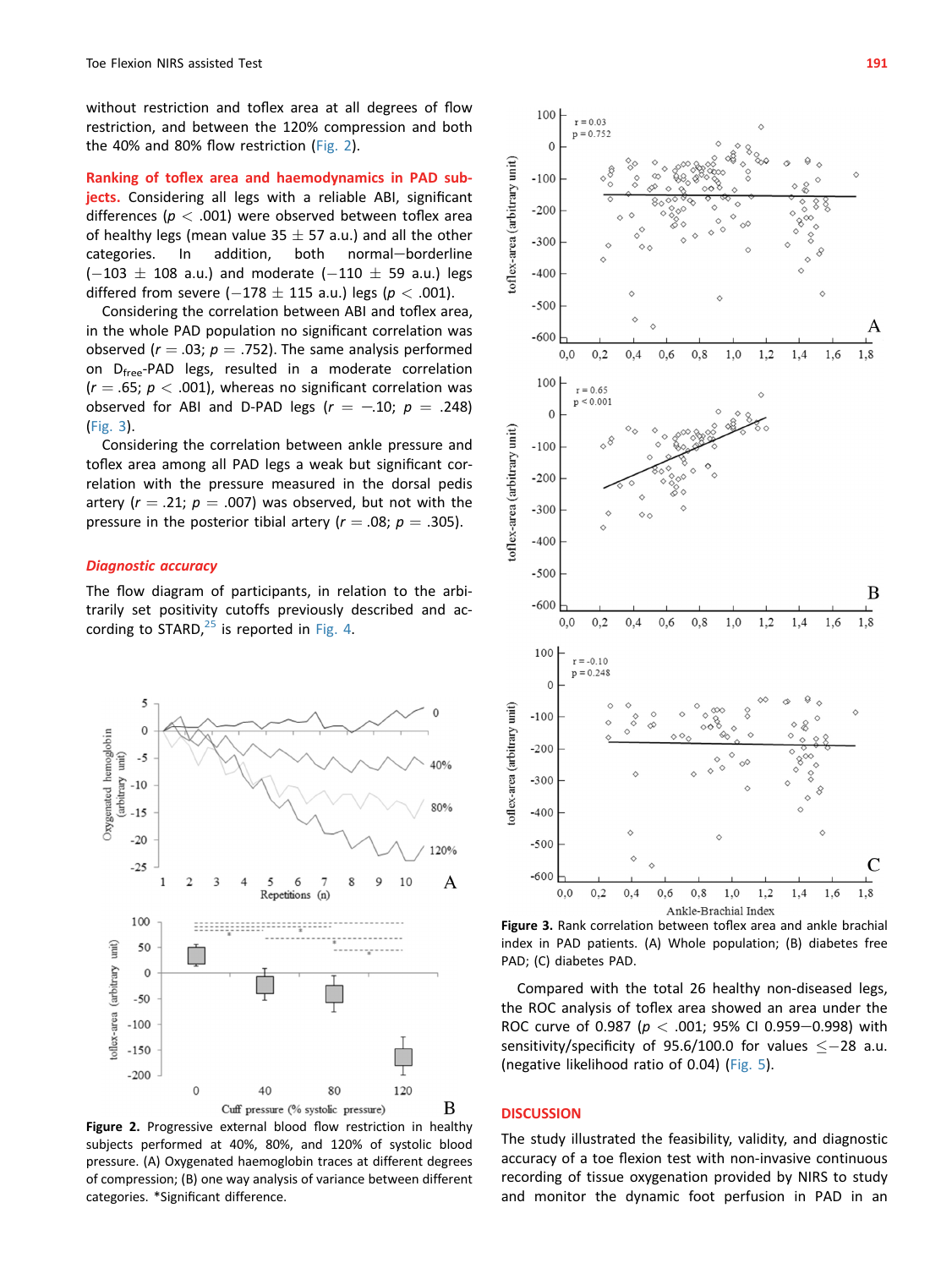<span id="page-5-0"></span>

Figure 4. Flow of participants through the study in relation to the accuracy phase.

outpatient setting. Reproducible, non-invasive, and objective measures of tissue perfusion in the lower limbs are considered important tools for managing patients with PAD as well as for monitoring patients with diabetes. $1/2$  The



Figure 5. Receiver operating characteristic curve of the toflex area compared with the echo colour Doppler positivity for the presence of peripheral arterial disease.

present study aimed to offer an option in this direction by the development of a new test. In the absence of an accepted gold standard to measure foot perfusion by a dynamic test, multiple test results were combined to construct a reference standard outcome. The relationship between the toflex area and oxygen delivery deriving from the larger vasculature has been well demonstrated, with values of the new parameter determined in healthy subjects turning into values consistent with the presence of severe PAD. A relationship between toflex area and validated haemodynamic parameters was also observed: a correlation with the dorsalis pedis artery pressure selectively perfusing the dorsum of the foot was found, but not with the posterior tibial artery pressure. The correlation with ABI was moderate, as expected when comparing a dynamic with a static measurement. The presence of a relationship between ABI and different NIRS measurements at rest is controversial<sup>[5,26](#page-7-0)-29</sup>; however, in this study the correlation was present in the D<sub>free</sub>-PAD patients and absent in the presence of a disease evoking microcirculatory impairment. This fact represents a discriminant validity factor for the toe flexion test, which is not a simple measure of oxygen delivery from the main arterial blood flow but a comprehensive measure including the peripheral microvascular circulation.

This microvasculature efficiency, which affects the distribution of peripheral tissue perfusion in the ischaemic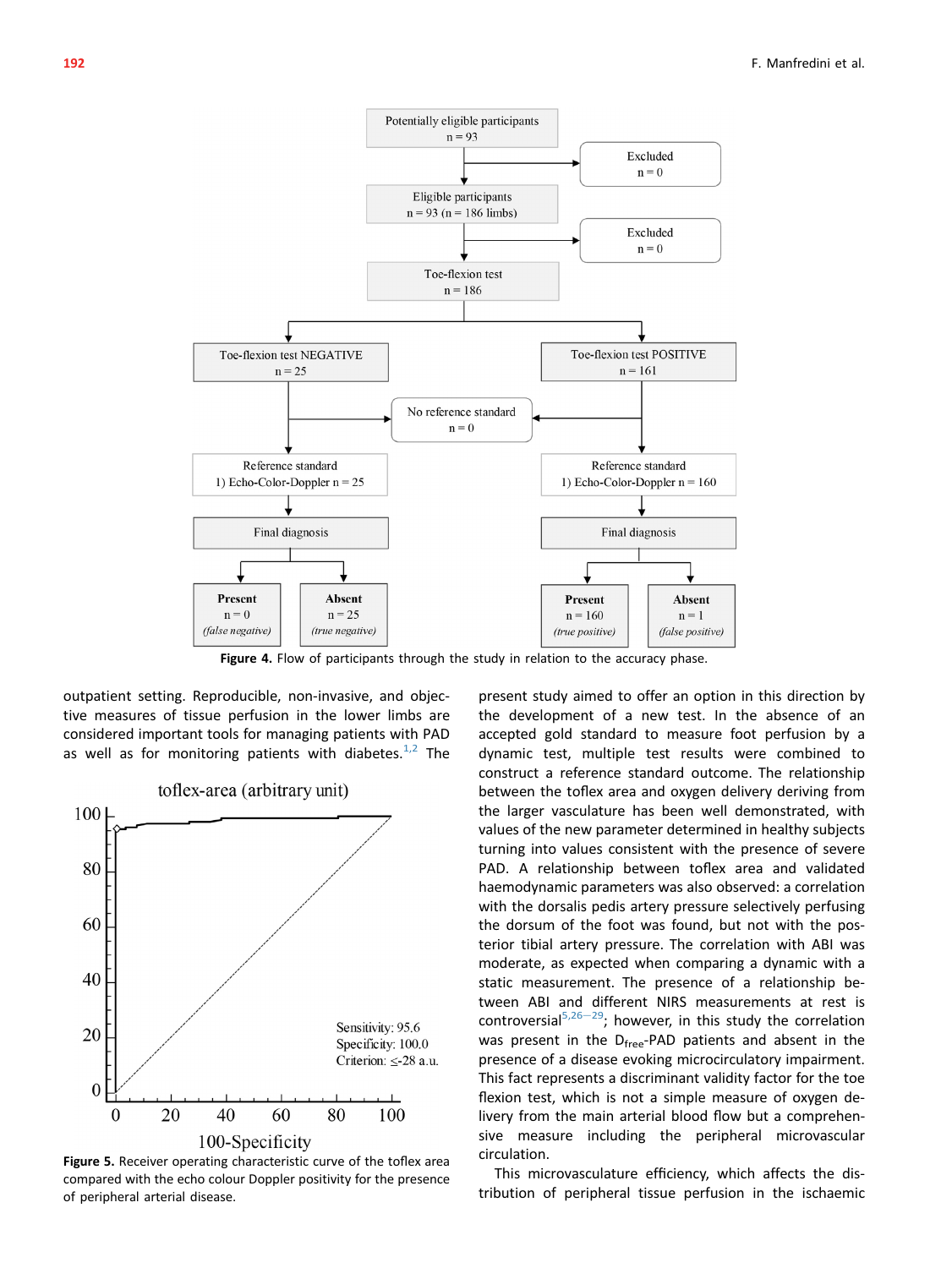<span id="page-6-0"></span>foot, $30$  can be uncovered by the dynamic phase: the requested toe flexion movement increases metabolic activity and local oxygen consumption, inducing thermal and chemical changes with the production of metabolites and vasoactive factors. These factors, normally influencing blood redistribution according to haemodynamic compensatory strategies, are abnormally exploited in the diabetic foot in the presence of ischaemia and neuropathy. $31$  These altered strategies may be responsible for the observed toflex area/ ABI decoupling in the presence of microcirculatory disturbance. In terms of diagnostic accuracy, the test proposed can distinguish between PAD and healthy legs when compared with the echo colour Doppler examination, with high values of sensitivity and specificity. Therefore, the toe flexion test might be considered for routine clinical use: it would enable stage monitoring, and screening of PAD patients in an outpatient setting, representing a possible addon test in the presence of altered microcirculation, or a replacement test when the ABI is not measurable.

In this study the NIRS technique, which stands in between the haemodynamics and tissue perfusion measures,<sup>1</sup> offers semi-quantitative measurements of the oxygen balance. Applied to a dynamic protocol, this technique enables the quantification of the oxygen debt caused by the activation of the muscles of the dorsum of the foot in the presence of PAD. The measurement differs from other validated static measurements such as ABI or the toe brachial index, but also of skin perfusion from  $TePO<sub>2</sub>$ . The NIRS technique, previously employed in the study of foot ischaemia, $19$  allows investigation of the metabolism of the tissues to be investigated and not only of foot skin oxygenation.[10,11,32](#page-7-0) Moreover, it works under normal physiological conditions, not requiring a heating process of the zone under examination. $33-35$  $33-35$  $33-35$  In addition, the NIRS technique is suitable for outpatient examination, and does not require calibration or warm-up procedures, or disposables and supplies, or specifically trained personnel.

The toe flexion test proved to be feasible for use in an outpatient facility, being both rapid (lasting around 5 minutes for the whole procedure) and safe. Moreover, being based on a simple protocol, the test was easy for the patient and repeatable. Finally the test provides objective results, not being related to symptoms, which are sometimes confounding for coexisting comorbidities; it allows the assessment of PAD patients with a not-computable ABI who are unable to walk and therefore unable to undergo the evaluation of post-exercise ABI, or in presence of altered microcirculation. Abnormal toflex areas, similar to those observed in the presence of diabetes, were also noted in patients with PAD and coexisting arteritis/vasculitis or rheumatic diseases (personal observation). However, it is accepted that the test could be of difficult to perform in patients with severe foot deformities and in patients with partial amputations.

The study presents several limitations related to the relatively small sample of patients and inherent to the NIRS technique. A difficulty to transfer NIRS measurements into clinical practice was reported, despite their good

reproducibility for tissue oxygen saturation assessment.<sup>[5](#page-7-0)</sup> As for other validated techniques of perfusion assessment (laser Doppler flowmetry or  $TcPO<sub>2</sub>$ ),<sup>2</sup> NIRS analyses a localised and limited region of muscle under the probes, although oxygen saturation might vary, within and between specific muscles. Factors such as individual skinfold thickness, oedema, and especially atrophy of the foot muscles may have theoretically affected the results. However, these measurement issues are minimised as toflex area is not an absolute value but an area of oxygen debt contracted during the task: the measure is obtained with respect to the individual baseline level determined under the same analytical conditions. Repeatability was assessed in terms of consistency, on the same day without removing the NIRS probes, but not of stability, which needs to be confirmed. Moreover the sensors might have been positioned in slightly different regions among patients, although the same skilled operator performed the procedure. In addition, despite the analytical measurements that were based on objective analysis, the NIRS operator was not blinded to the group assignment of each patient. The toe flexion test also presents internal limitations derived from the different flexion movement possible for each patient, but the limited articular range of motion of the exercise (about  $40^{\circ}$ ), could partially smooth these discrepancies. Finally the toflex area parameter was not correlated with a local measure of  $TePO<sub>2</sub>$ for the discussed difference between the two techniques; however, in future this comparison might be performed to add to the specific knowledge related to this issue.

In conclusion, the present tool assisted by NIRS, in absence of specific dynamic tests, could represent a quick outpatient test to objectively define PAD presence or severity and foot perfusion. Further studies are necessary to support its suitability in the vascular field to evaluate the effects of pharmacological, surgical or rehabilitative interventions as well the risk of developing wounds.

#### CONFLICT OF INTEREST

None.

#### FUNDING

This research was partly supported by the Fondo Ateneo per la Ricerca, University of Ferrara.

#### **REFERENCES**

- 1 [Andersen CA. Noninvasive assessment of lower extremity he](http://refhub.elsevier.com/S1078-5884(17)30271-X/sref1)[modynamics in individuals with diabetes mellitus.](http://refhub.elsevier.com/S1078-5884(17)30271-X/sref1) J Vasc Surg 2010;52[\(Suppl. 3\):76S](http://refhub.elsevier.com/S1078-5884(17)30271-X/sref1)-[80S.](http://refhub.elsevier.com/S1078-5884(17)30271-X/sref1)
- 2 [Bajwa A, Wesolowski R, Patel A, Saha P, Ludwinski F, Smith A,](http://refhub.elsevier.com/S1078-5884(17)30271-X/sref2) [et al. Assessment of tissue perfusion in the lower limb: current](http://refhub.elsevier.com/S1078-5884(17)30271-X/sref2) [methods and techniques under development.](http://refhub.elsevier.com/S1078-5884(17)30271-X/sref2) Circ Cardiovasc [Imaging](http://refhub.elsevier.com/S1078-5884(17)30271-X/sref2) 2014;7(5):836-[43.](http://refhub.elsevier.com/S1078-5884(17)30271-X/sref2)
- 3 [Manfredini F, Malagoni AM, Manfredini R. Ankle brachial pres](http://refhub.elsevier.com/S1078-5884(17)30271-X/sref3)[sure index: faulty or overused?](http://refhub.elsevier.com/S1078-5884(17)30271-X/sref3) Angiology 2013;64(2):89-[92](http://refhub.elsevier.com/S1078-5884(17)30271-X/sref3).
- 4 [Vardi M, Nini A. Near-infrared spectroscopy for evaluation of](http://refhub.elsevier.com/S1078-5884(17)30271-X/sref4) [peripheral vascular disease. A systematic review of literature.](http://refhub.elsevier.com/S1078-5884(17)30271-X/sref4) [Eur J Vasc Endovasc Surg](http://refhub.elsevier.com/S1078-5884(17)30271-X/sref4)  $2008;35(1):68-74$ .